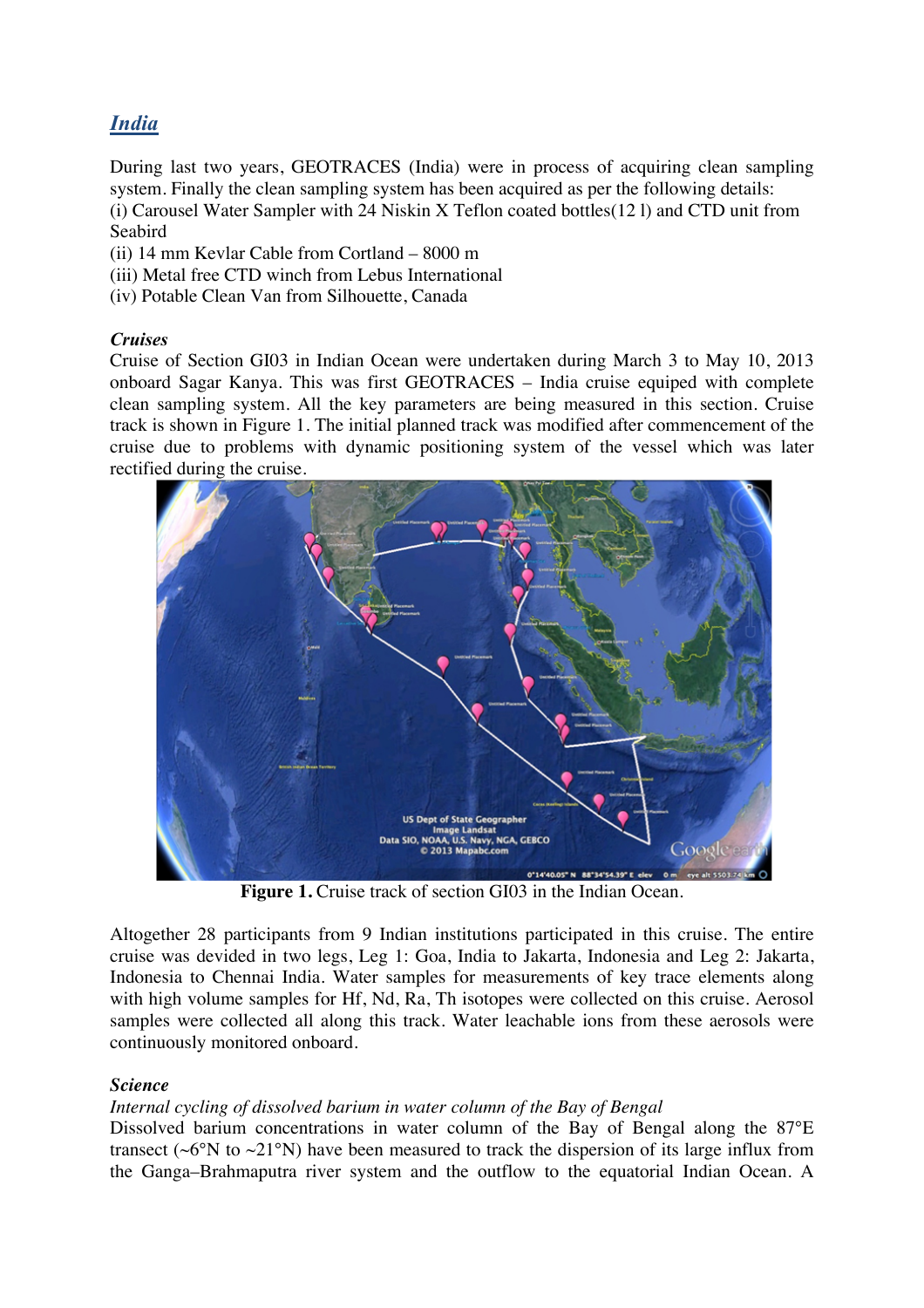typical barium concentration–depth profile shows relatively higher Ba concentration in surface waters (depth  $\leq 5$  m) followed by a minimum in the depth interval  $\sim 50-150$  m, which further increase with depth. The barium concentrations in surface waters (depth  $\leq 5$  m) of the Bay of Bengal vary from  $\sim$ 34.9 nmol/kg in the southern BoBt to  $\sim$ 112.8 nmol/kg close to mouth of the Hooghly. The dissolved Ba in the surface water of BoB is dominated by its supplyfrom the G–B river system. The Ba concentrations in deep waters (depth  $\geq 500$  m) is controlled dominantly by water mixing as suggested by a very strong and significant inverse correlation with salinity. Exceptions to this conservative behavior are the "hot-spots" of dissolved Ba in bottom waters, which are probably resulted by the dissolution of sediments at and/or below the sediment–water interface. Under the steady state the annual Ba influx from the Ganga–Brahmaputra river system seems to be balanced through its removal via sinking particulates as a result there is no lateral outflow of dissolved Ba from the G–B to the equatorial Indian Ocean through top  $\sim$ 100 m of the BoB. Most of this sinking particulate Ba ( $\sim$ 95 %) is regenerated again in the lower box, preferentially in the intermediate waters  $\sim$ 100– 500 m. Therefore, frequently ventilated intermediate waters of the Bay of Bengal, receiving a large input of dissolved Ba through particle remineralization can be the significant source of dissolved Ba to the Indian Ocean.

#### *Molybdenum isotope composition in Narmada and Tapi estuaries*

Behaviour of Mo isotope composition in dissolved phase has been studied in the Narmada and Tapi rivers and estuaries. Mo isotope composition in these water were measured ousing double spike by MC-ICP-MS.  $d^{98}$ Mo of dissolved Mo of these rivers display higher values compared to that of the basalt, the major lithology of these rivers indicating adsorption of lighter Mo on Fe, Mn oxy hydroxide during riverine transport. Mo isotope display nonconservative behaviour in both the Narmada and the Tapi estuary. In the Narmada estuary, lighter Mo being contributed either by particle desorption or from submarine groundwater discharge. In the Tapi estuary, lighter Mo is being supplied by anthropogenic activities such as from steel industry situated nearby. This study underscores the need to characterize the Mo isotope composition of global rivers and estuaries before using it as a proxy of paleo-redox condition.